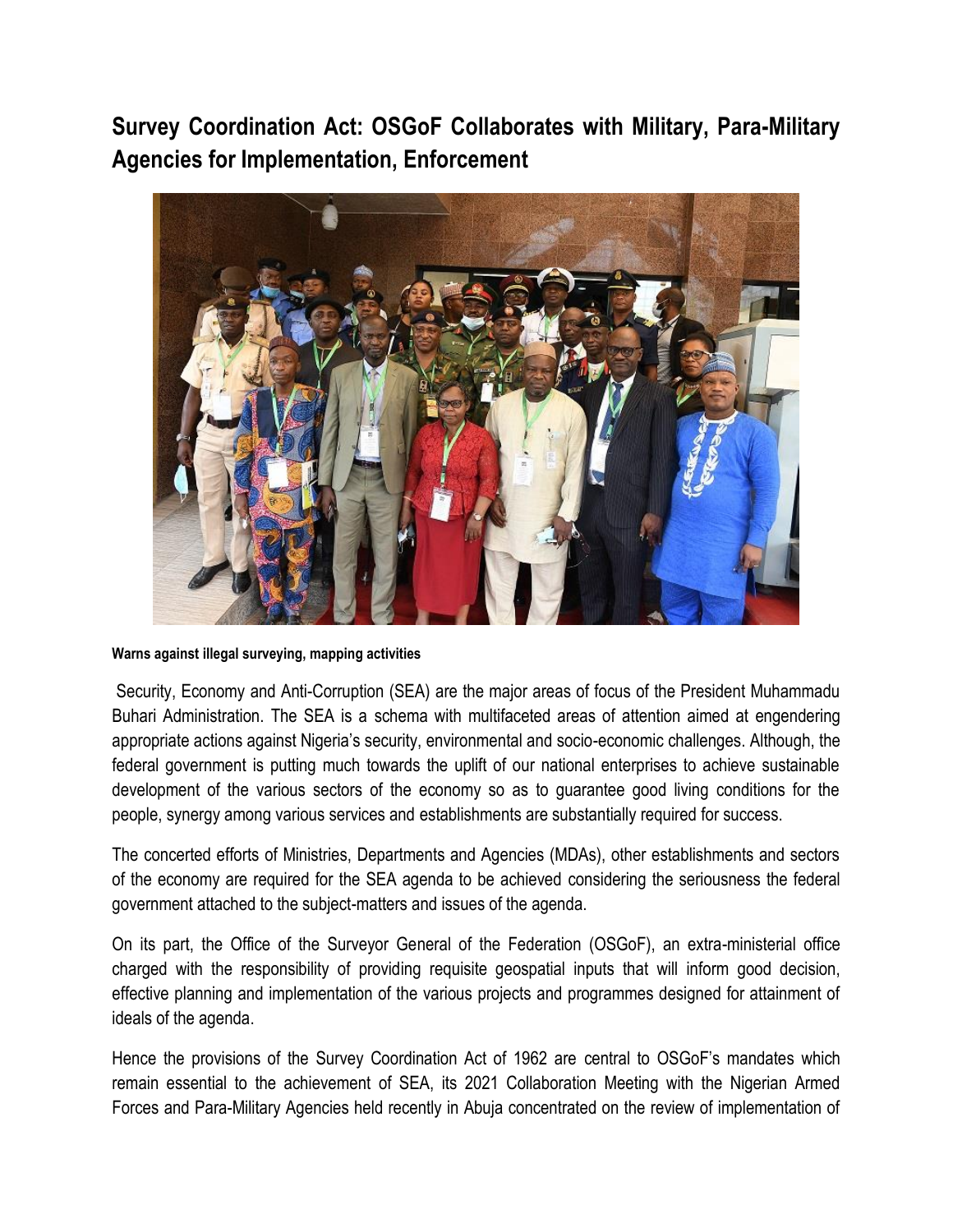the act. Interestingly, the two distinguished members of the Federal Executive Council (FEC), Abubakar Malami, Attorney General and Minister of Justice and Babatunde Raji Fashola, Minister of Works and Housing understood the import of the conference because of their legal background. Malami and Fashola who served at the occasion as the Special Guest of Honour and Chief Host as supervising Minister of OSGoF were represented by Yusuf Abdullahi Abdulkadir, Deputy Director for Public Prosecution of the Federation and Surv. Akerele Oluwatoyin Omolara, Director Cadastral respectively and their thoughts conveyed.

Malami commended OSGoF for the collaboration meeting which according to him highlighted the critical role of seamless synergy between various arms of the federal government, and especially security agencies in the protection of our sovereign territory and space. He pointed out that the geography of any nation was the first prime target of enemies in sphere espionage and military strategy. "When your enemies know your geography than you, they have the advantage and leverage over you in the event of aggression", he said.

Since our national security is also threatened from within, the minister maintained that the collaboration of OSGoF with the military and all other security agencies to project and coordinate cyber-smart survey interface which would at a glance provide necessary advantage for our security and defence agencies to locate and displace the criminals through technological efficiency has become indispensible.

He says, "We are aware that to survive and thrive in this new world of technology, we cannot fail to consider the need to utilize emerging technologies such as drones and robotics, although within the ambits of extant law. When the law appears to be behind, it is our collective responsibility to begin to initiate legislation, and approach the National Assembly with same for their consideration." He then urged the stakeholders to uphold the provisions of the Survey Coordination Act to bring the bear efforts of the federal government to continue to secure lives and property of the citizenry and our territorial integrity.

Fashola, in his keynote address noted that there was the need for strict application of the provisions and enforcement of the act to ensure best practices in the surveying and geo-informatics profession in the country. He said the enforcement would impact positively on all sectors towards a thriving and sustainable economy which would eventually guarantee improved governance, security and general prosperity.

According to Fashola, "Surveying and mapping with adequate security is the bedrock of any meaningful development. To achieve this development, there must be strict adherence to the rules and regulations that govern the surveying and mapping activities in the country. It is evident that surveying and mapping practice in Nigeria and the world in general is rapidly changing as the skill required in the past is giving way to new technological innovations. It will also interest you to know that new opportunities for the provision of added value services are beginning to mount pressure on survey rules and regulations which makes the implementation of the Survey Coordination Act not only important but also necessary".

He expressed the fact that the federal government attached much seriousness to the vital issues of surveying and mapping, and he thus urged for robust discussions that would ensure effective implementation and enforcement of the Survey Coordination Act.